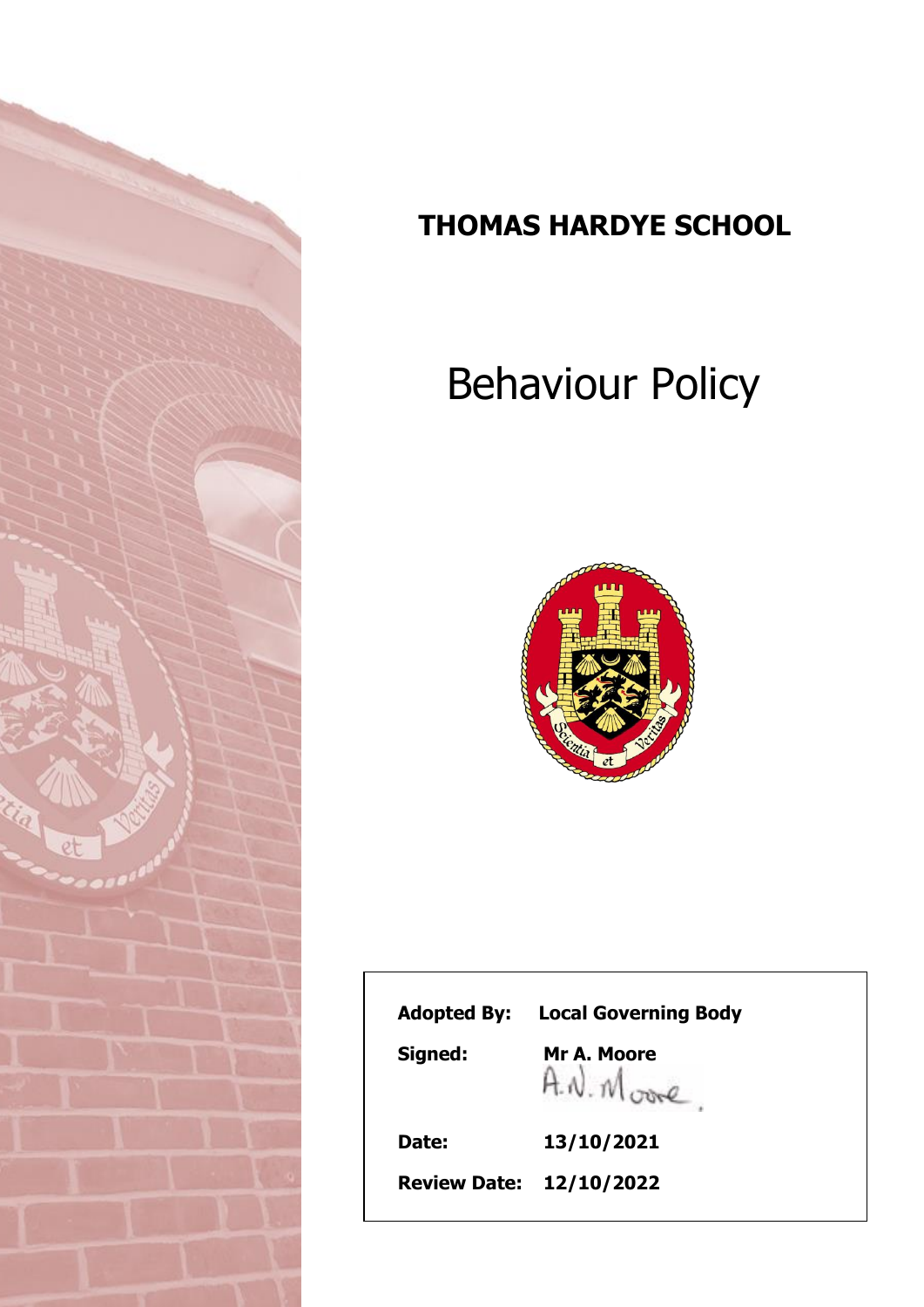#### **THOMAS HARDYE SCHOOL BEHAVIOUR AND EXCLUSIONS POLICY**

Date of Policy: September 21 Date of Review: September 22

# **EQUAL OPPORTUNITIES STATEMENT**

The success of this policy depends on students, staff and parents working together as equal partners in establishing good behaviour for the benefit of the whole school community.

The Governing Body and Head teacher of THS recognise and accept responsibility for promoting equal opportunities for all, as set out in the Schools Discipline (Pupil Exclusions and Reviews) (England) Regulations 2012, and Statutory Guidance – Exclusion from Maintained Schools, Academies and PRUs. The Policy complies with Section 89 of the Education and Inspections Act 2006.

#### **AIMS**

- To create a supportive working environment where excellent levels of learning can be achieved
- To make explicit and to maintain the standards of behaviour we expect
- To create a positive approach to discipline that will prepare students for life-long learning and the world of work
- To state the means by which we will work to achieve high standards through positive approaches to behaviour management
- To use praise and encouragement as a means of developing self esteem and reinforcing desired behaviour.
- To support school leaders in ensuring that correct decisions are made when apportioning sanctions and rewards to student behaviours.

# **EXPECTATIONS**

We expect that every member of the school community will act with courtesy and consideration for others at all times, always acting in a socially responsible manner. The overall image of the school is very much created by the way our students present themselves in the local community. With the support of teachers and parents, students need to realise how important it is to be seen as sensible and mature young individuals aiming to achieve the best for themselves and the school. The Rights for Respecting School group worked together to produce a document for every tutor group in the school **(See Appendix A).**

This means that everyone should:

- act according to the stated Aims and Values of the school
- always try to understand the point of view of other people
- move sensibly about the school
- always speak politely, calmly and appropriately to everyone
- keep the school environment clean and tidy.

We will not tolerate:

- Violent or threatening behaviour
- Inappropriate language or swearing
- Refusal to follow instructions and defiance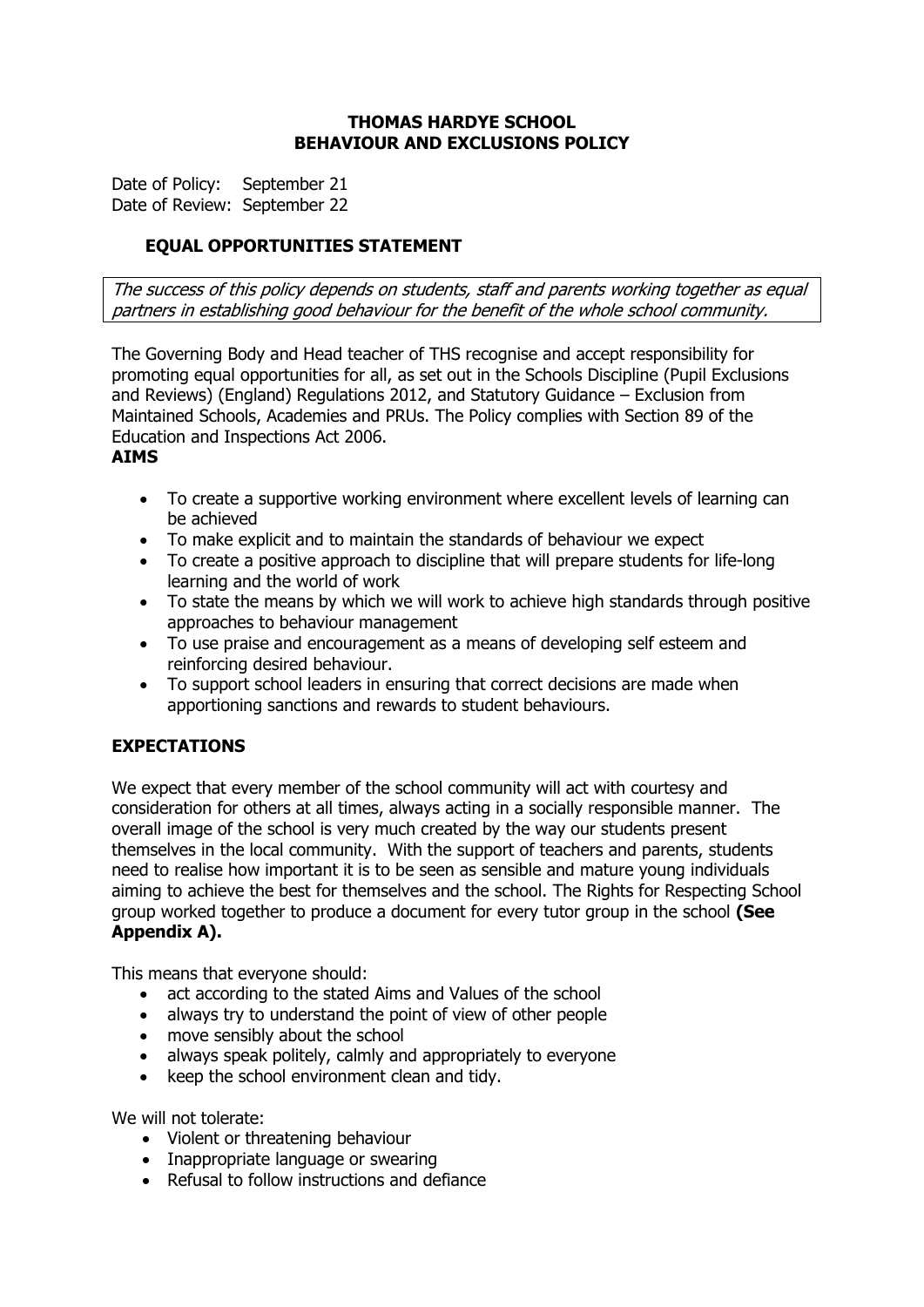- Racism or any other form of prejudice
- Dangerous behaviours
- Disruption to other people's learning

## **ENCOURAGING GOOD BEHAVIOUR**

Expectations should be clearly explained, regularly discussed and reflected upon in tutor time, on a regular basis.

We recognise the importance of praise in developing self-esteem. We will always seek to identify and reward good work and good behaviour. This should be supported by frequent use of verbal praise and positive written comments on pieces of work.

#### **REWARDS**

#### **(See Appendix B)**

These are used on a routine, everyday basis for good work, attendance, and consistently good behaviour. College points are used in the Colleges for the student's good work/effort/involvement and postcards are sent home for exceptional achievement in these areas.

The Colleges have Presentation assemblies every term to celebrate their success where they receive vouchers for good work and attitude within each tutor group. The students in the Colleges are awarded recognition for achievement in Academic, Sport, Creative or Community involvement.

#### **MANAGING CLASSROOM BEHAVIOUR**

Students whose behaviour is disturbing the learning of others will be given an opportunity to change their behaviour; as per the Disciplinary Procedures (Appendix D) in the first instance it will be dealt with by the Classroom teacher. If the student does not comply then they may be removed from that lesson and dealt with by the Curriculum Coordinator. If no progress is made, then it will be referred to one of the subject link SLT and relevant College Team. The number of warnings a student is given will be recorded and monitored on SIMS.

External exclusion may be used following further investigation if appropriate. **(See Section 'Exclusions')**

# **DEALING WITH INAPPROPRIATE BEHAVIOUR**

#### **(See Appendix C – Sanctions)**

All disciplinary actions are taken calmly. It should always be the teacher's intention to minimise conflict and maximise co-operation. All actions should be seen to be fair to the individuals involved. It is vital to consider the needs of the group. Reprimands and sanctions should be appropriate to the situation and clear reasons for an action taken should be given.

Sanctions are designed to discourage poor behaviour and support positive attitudes. They do not replace the need for excellent lessons that engage students in their learning. There is a clear disciplinary procedure for all staff to follow from Stage 1 through to Stage 6. **(See Appendix D – Disciplinary Procedures) (See Appendix E Procedure for serious breaches of the behaviour policy).**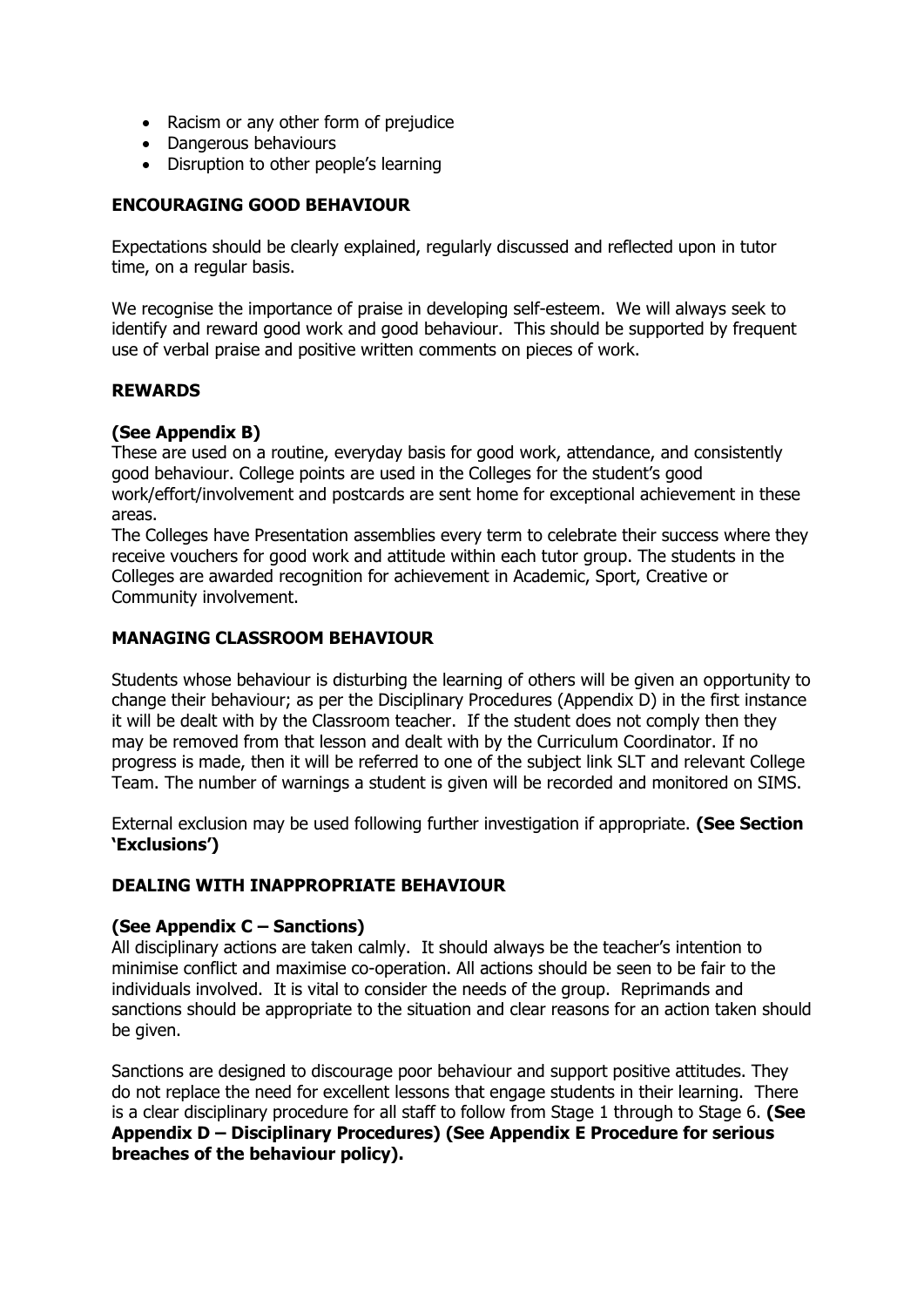# **FIXED TERM AND PERMANENT EXCLUSIONS**

**A 'disciplinary' penalty imposed on a student by the school is where his/her conduct falls below the standard which could be reasonably expected of him/her. e.g. Fails to follow a school rule or instruction from a member of staff.**

**This includes conduct off the school premises and outside of school time if it is reasonable for the school to impose a penalty to regulate the students' conduct at such a time.**

**The imposition of the disciplinary penalty is lawful if:**

- **1. The penalty is not in breach of any legislation and is reasonable in all the circumstances.**
- **2. The decision was made by a paid up member of staff of the school or any other member of staff authorised by the Head.**
- **3. Any action taken to implement the decision was taken on the premises of the school, or at a time when the student was under the lawful control of a member of staff of the school.**

# **AGGRESSION, INTIMIDATION AND VIOLENCE**

Aggressive, intimidating or violent behaviour is unacceptable and will not be tolerated at Thomas Hardye School. An incident does not need to result in physical harm for it to instigate serious sanctions. Each incident will be investigated and where necessary the perpetrator(s) will be punished and counselled.

Where the incident is minor a student may be isolated and this could result in exclusion.

Where there is violence, or where there is an attack by a student on another, exclusion will be used. The length of exclusion will vary according to the severity of the incident: second and/or subsequent offences will attract a longer period of exclusion. Persistent offenders will face permanent exclusion. In extreme cases the student may face permanent exclusion for a first offence.

Verbal, physical threats or intimidation against staff will be investigated and will result in exclusion. Depending on the severity of the situation verbal, physical threats or intimidation against staff may result in permanent exclusion.

Physical violence towards staff will result in permanent exclusion

The school retains the right to report incidents to the Police.

# **PEER ON PEER SEXUAL HARASSMENT AND SEXUAL VIOLENCE**

The school takes a zero-tolerance approach to sexual harassment and sexual violence.

This is defined as:

- Sexual violence, such as rape, assault by penetration, or sexual assault (intentional sexual touching without consent).
- Sexual harassment, meaning unwanted conduct of a sexual nature, such as:
	- o Sexual comments
	- o Sexual jokes or taunting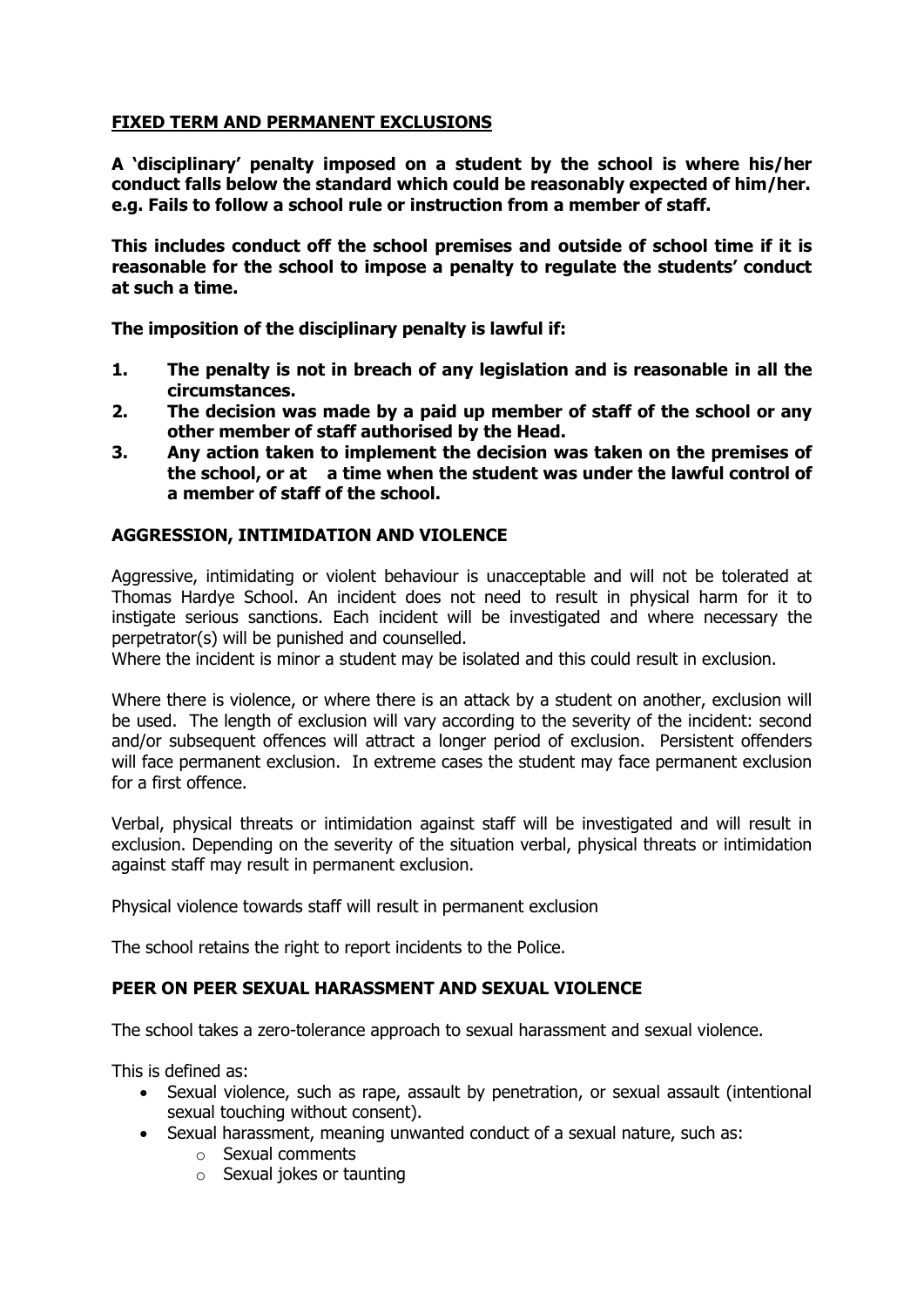- $\circ$  Physical behaviour like interfering with clothes
- $\circ$  Online sexual harassment such as unwanted sexual comments and messages (including on social media), sharing of nude and semi-nude images and/or videos, or sharing of unwanted explicit content.

The school will ensure that all incidents of sexual harassment and/or violence re met with a suitable response, and are never ignored.

Pupils are encouraged to report anything that makes them uncomfortable, no matter how 'small' they feel it might be.

The school's response will be:

- Proportionate
- Considered
- Supportive
- Decided on a case-by-case basis taking into account:
	- $\circ$  The age and developmental stage of the alleged perpetrator(s)
	- $\circ$  The nature and frequency of the allege incident(s)
	- $\circ$  How to balance the sanction alongside the education and safeguarding support (if necessary, these should take place at the same time).

Sanctions for sexual harassment and violence may include:

- A verbal warning
- Keeping the pupil behind after class to apologise to their peer
- A letter or phone call to parents
- Detention
- A period of internal exclusion (length dependent on incident)
- Fixed term (length dependent on incident) or permanent exclusion

The school has procedures in place to respond to any allegations or concerns regarding a child's safety or wellbeing. These include clear processes for:

- Responding to a report
- Carrying out risk assessments, where appropriate (see Appendix H), to help determine whether to:
	- o Manage the incident internally
	- o Refer to early help
	- o Refer to children's social care
	- o Refer to the police

Please refer to our child protection and safeguarding policy for more information.

#### **WEAPONS AND DANGEROUS ITEMS**

Students are not allowed to bring guns, knives, laser pens, other weapons and dangerous items to school. Students who do so will be excluded for a fixed period depending on the nature of the offence. Very serious offences will result in permanent exclusion.

The Police will normally be informed in all cases where a dangerous weapon is brought onto the school site.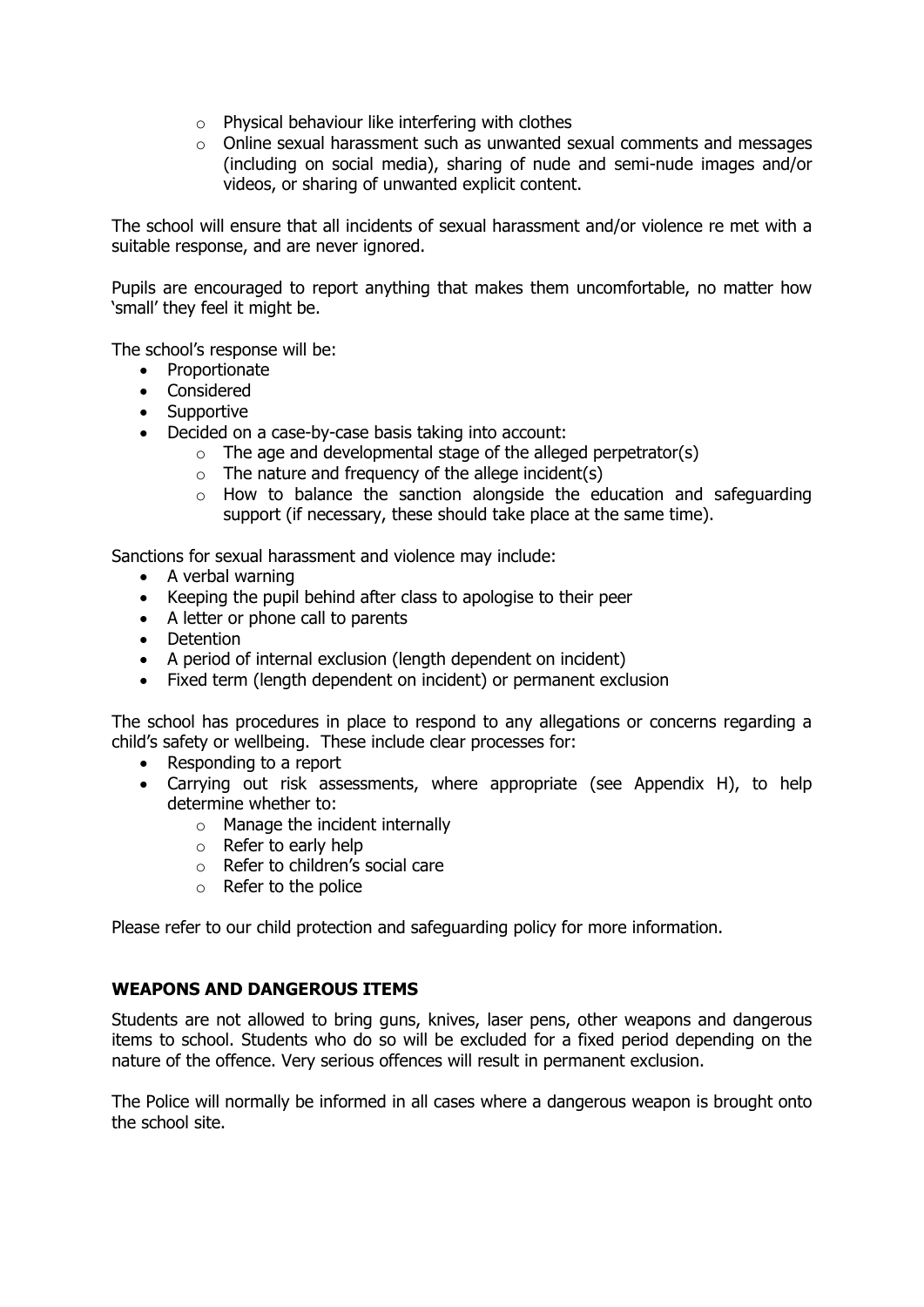#### **THEFT**

Theft will attract exclusion depending on the severity of the offence. The length of the exclusion will vary according to the severity of the incident: second and/or subsequent offences will attract a longer period of exclusion. Persistent offenders and very serious incidents will face permanent exclusion. In addition, the cost of those items that have been stolen will be recovered from the student involved. The Police will normally be informed in all cases where a theft has occurred.

### **HARMFUL OR ILLEGAL SUBSTANCES, ALCHOHOL AND SMOKING**

(see Thomas Hardye School's Drug Policy.)

#### **SETTING OFF THE FIRE ALARM**

Setting off the fire alarm or damaging fire protection equipment is a criminal offence that puts the health and safety of students and staff at risk. Any student who intentionally sets off the fire alarm will be excluded from school for one day. However, second and/or subsequent offences will attract a longer period of exclusion. In the case of persistent offenders' permanent exclusion will be considered.

#### **SWEARING**

Swearing is regarded as verbal abuse and is unacceptable.

The following sanctions apply:

- Using extremely offensive language in conversation may result in a zero tolerance removal from lessons
- Swearing at a member of staff will result in exclusion. Persistent offenders will face permanent exclusion.

#### **DAMAGE TO THE SCHOOL FABRIC OR FURNITURE including damage on the school buses.**

If the damage is accidental, there will be no charge. If the damage is the result of silly behaviour parents/carers will be informed and the cost of repair/replacement will be shared between those involved. Deliberate or malicious damage will result in the full cost of replacement or repair and, depending on the incident, further sanctions including exclusion may result. Serious offences may result in permanent exclusion.

#### **BEHAVIOUR ON EDUCATIONAL VISITS OR HOME SCHOOL TRANSPORT including school buses.**

Students on educational visits, and on the daily buses, are governed by the school's behaviour policy. It is expected that students behave well on educational visits and on the daily buses. Poor behaviour on buses can be extremely dangerous and is completely unacceptable. Likewise, rudeness to drivers and other adults will not be tolerated and may result in exclusion. Students who misbehave on the daily buses may be reported to DC – School Transport and the bus companies who are able to ban them from further travel on the buses concerned.

Students on educational visits could be sent home if their behaviour risks the health and safety of others or themselves. The school reserves the right to exclude the student from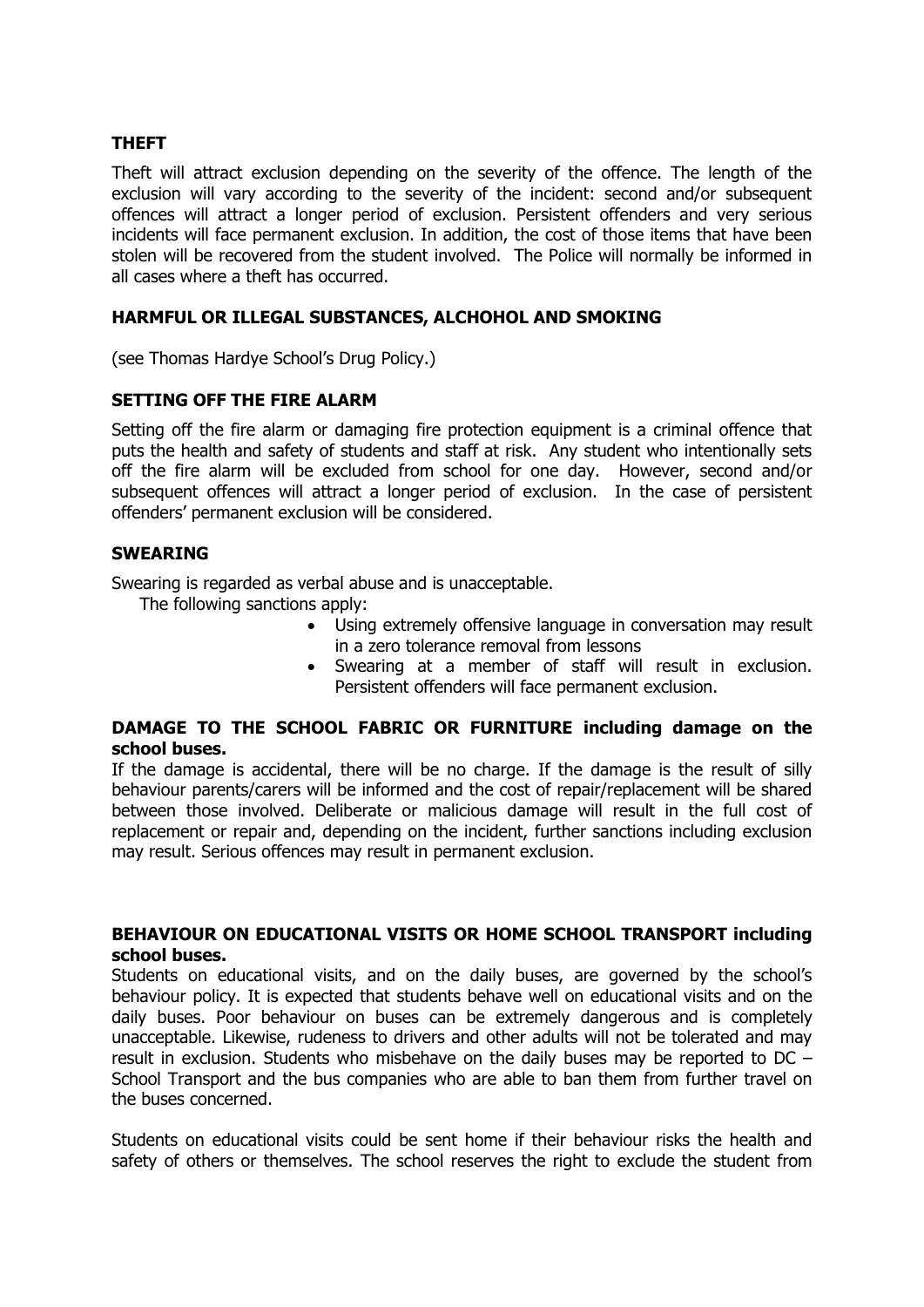any educational visits in the future. Should a student have to be sent home from an educational visit then the parent/guardian will be liable for any cost involved.

#### **OFF-SITE BEHAVIOUR**

Sanctions may be applied where a pupil has misbehaved off-site when representing the school.

This means misbehaviour when the pupil is:

- Taking part in any school-organised or school-related activity (e.g. educational visits)
- Travelling to or from school
- Wearing school uniform
- In any other way identifiable as a pupil of our school

Sanctions may also be applied where a pupil has misbehaved off-site at any time, whether or not the conditions above apply, if the misbehaviour:

- Could have repercussions for the orderly running of the school
- Poses a threat to another pupil or member of the public
- Could adversely affect the reputation of the school

Sanctions will only be given out on school premises or elsewhere when the pupil is under the lawful control of the staff member (e.g. on a school-organised educational visit)

#### **MOBILE PHONES AND OTHER ELECTRONIC DEVICES**

Students who choose to bring mobile phones or other electronic devices into school will be responsible for their safekeeping: the school will not be responsible should they go missing or be stolen. Students should not have their mobile phones or other electronic devices switched on during lesson times. Students can only use their mobile phones or other electronic devices if asked to do so by a member of staff. If used inappropriately students will have their mobile phones or other electronic devices confiscated for the day and handed to the main office where parents/carers will be required to collect them.

#### **Incidents of bullying using mobile phones or other electronic devices will be dealt with according to the Thomas Hardye School Anti-Bullying Policy.**

#### **TRUANCY**

(see Attendance Policy)

#### **DEFIANCE**

Defiance of staff will not be tolerated and could lead to exclusion from the school. Continued defiance may result in a longer period of exclusion. In extreme cases, such as defiance of the Head teacher, students could face permanent exclusion.

#### **DRESS CODE/ UNIFORM (See the School Uniform Policy)**

Tutors are expected to check at each registration period that students fulfil the dress code and take appropriate action. All staff should reinforce the dress code. Contact with home by letter/telephone will be made if a problem persists. Parents are expected to write a note for the Tutor if they have sent a student to school, wearing clothing that infringes the Dress Code. The College team may send a student home to change if they are dressed inappropriately.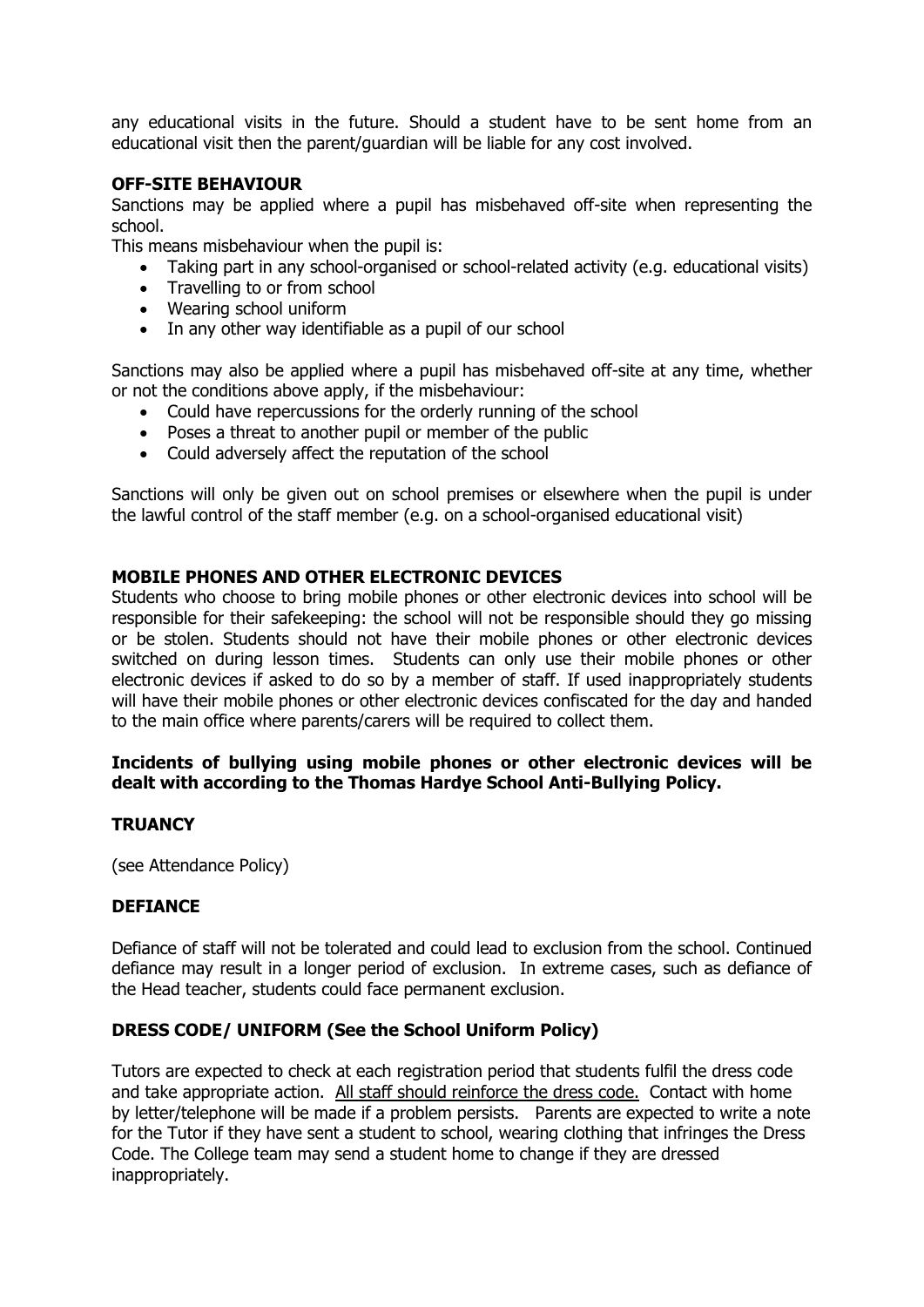# **PERSISTENT INAPPROPRIATE BEHAVIOUR**

Students who have been recognised as unable to behave appropriately on a persistent basis should have an agreed Pastoral Support Plan (PSP) – **Appendix E** or a variety of supportive measures, known as School Action (See SEN Policy). To support a student in danger of Permanent Exclusion this Pastoral Support Plan will be put in place.

# **Monitoring/Reporting Student Progress and Behaviour**

This should be done formally and regularly through:

- a timetable of reviews and parent consultations throughout the year
- a regular check of the student's homework planner by the tutor
- placing students 'on report' in selected/all lessons
- drawing up targets with individual students
- arranging full subject reports on selected students
- College Team meetings and Staff Briefings at which individual students may be discussed
- The record of postcards sent home
- The behaviour and achievement log on SIMS
- The schools Exclusion Log
- Meetings with one of the Guidance Leaders
- Meetings with outside agencies
- Behaviour Support Plan
- Pastoral Support Plan

# **EXCLUSIONS**

The Government has set clear guidelines for the use of 'exclusions' under the social inclusion policy. Before any permanent exclusion can occur, other than for serious impropriety which will lead to permanent exclusion, a Pastoral Support Programme must be seen to have been agreed, in place, operating and reviewed/amended depending on the success of the programme. This may take up to sixteen weeks before the Head teacher can exclude permanently; otherwise the decision may be overturned at appeal. In any case, permanent exclusions should be used as a last resort and only in response to serious breaches of school policy or criminal law. Exclusions will be undertaken in agreement with Dorset Council guidance notes. The Head teacher or the person deputising has the power to decide to exclude a student.

Exclusions can be:

- Internal exclusions whereby students remain in school and are provided with the work, but are isolated from the rest of the student body in an appropriate room, or within the class of  $6<sup>th</sup>$  form students.
- Fixed term where the student is normally excluded for between 1 and 10 sessions (half days) up to the legally defined maximum…..'Where a child received consecutive fixed period exclusions these are regarded as a cumulative period of absence for the purposes of this duty. This means that if a child has more than five consecutive days of exclusion then education must be arranged for the sixth school day of exclusion regardless of whether this is as a result of more than one fixed period exclusion.' Guidance Jan2015 – Vicky Day – Exclusions Officer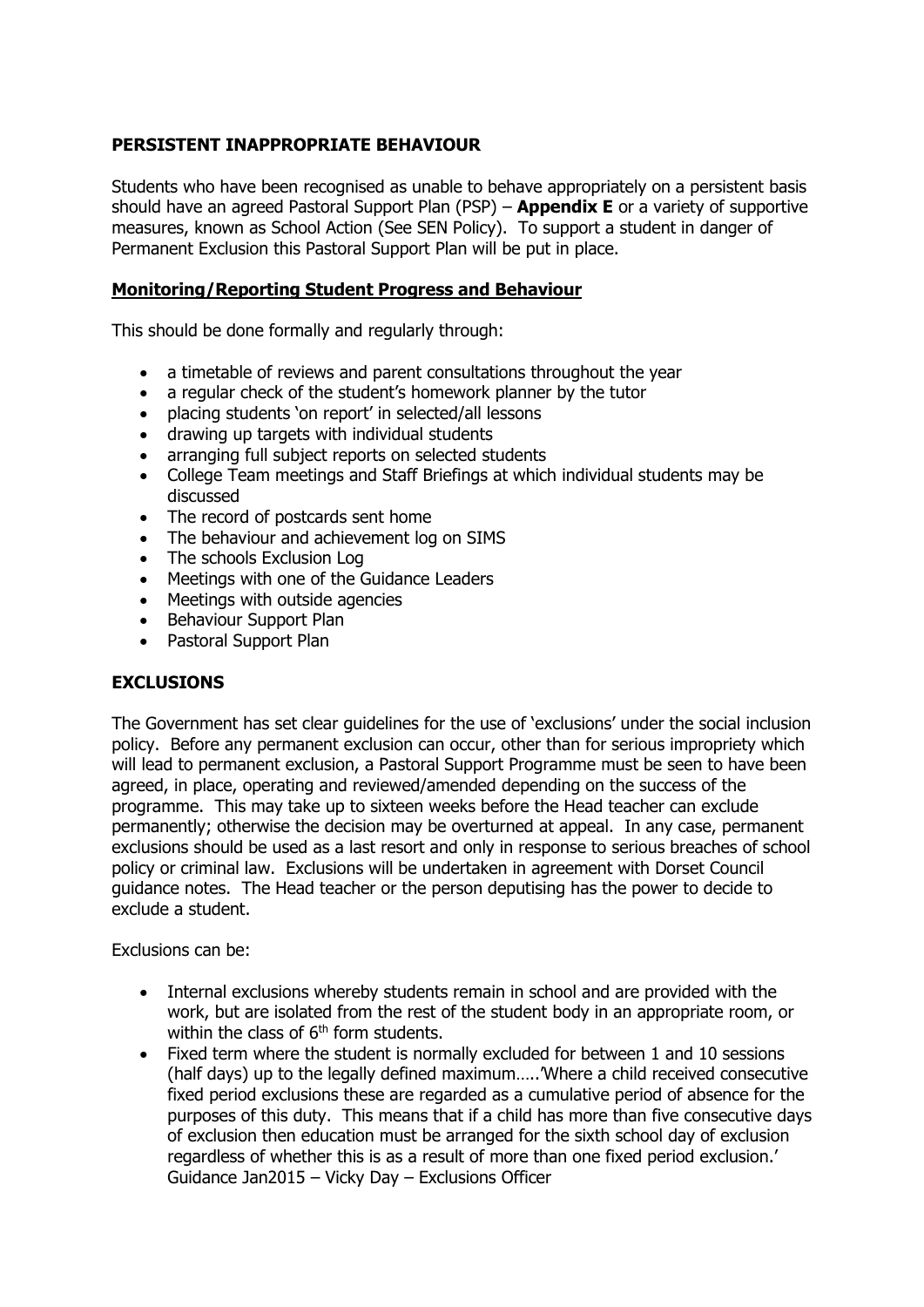• permanent exclusion.

All serious breaches of the school policy should be investigated thoroughly under the leadership of the necessary staff e.g. College Leader, Assistant/Deputy Head teacher, and Guidance Leader. Witness statements should always be taken including a statement from the alleged perpetrator. The Assistant Head teacher will then make a decision based on the evidence available what action should be taken, making recommendations to the Head teacher. The Governing body accepts that senior leaders will make such decisions based on the principle of a balance of probability when conclusive proof is not available.

Where a student is given a fixed term exclusion of six school days or longer, the school is obliged to provide suitable full time education. A parent/guardian is always contacted by telephone in the first instance. A formal letter follows **(see Appendix F)** with a copy to the Chair of Governors. The letter and form are also recorded on the LEA's on line database.

A confidential Exclusion Log, which records details of every exclusion, is kept on SIMS. A written record of the actions taken must be kept together with copies of written records made by other members of staff, including any interview with the student concerned. A report on the number, type and nature of exclusions is given to the Governing Body at their meetings. Following a fixed-term exclusion, the student and parent/guardian will meet with the Assistant Head teacher, the College Leader and the Guidance Leader to be reintegrated back in to the school. Where possible a representative from any outside agencies, if appropriate, will attend this meeting. After which there will be a follow up interview with the student and the Guidance Leader in school. A reintegration form will be completed and placed in the students' file.

# **(See Appendix G – Reintegration form)**

In the case of a permanent exclusion the school will send work home for the student to complete. From the sixth day the Local Authority is responsible for ensuring that full time education is provided.

# **Guidance on the use of external exclusion – Specific breaches of policy**

Only the Headteacher, Deputy Headteachers and in their absence, Assistant Headteachers can make the decision to exclude a student from school, and it will be a matter of judgement for the Headteacher to consider each individual case on its own merits, and to decide an evidenced course of action appropriate for that student in the circumstances. However, a decision to permanently exclude a pupil should be taken only: -

- in response to serious breaches of the school's discipline (behaviour, Anti-Bullying or drug) policy, and/or
- if allowing the student to remain in school would seriously harm the education or welfare of the pupil or others in the school.

**In most cases,** before permanently excluding a pupil, a range of alternative strategies such as those included in paragraph 9 of 'Improving Behaviour and Attendance' booklet issued by the Department for Children, Schools and Families should have been tried, and normally, governors will expect that all other practical interventions have been exhausted prior to a student being excluded, and in all cases that all relevant legislation and guidance has been given due regard. Governors will also require, in each case, the Headteacher to support the decision to exclude a student with: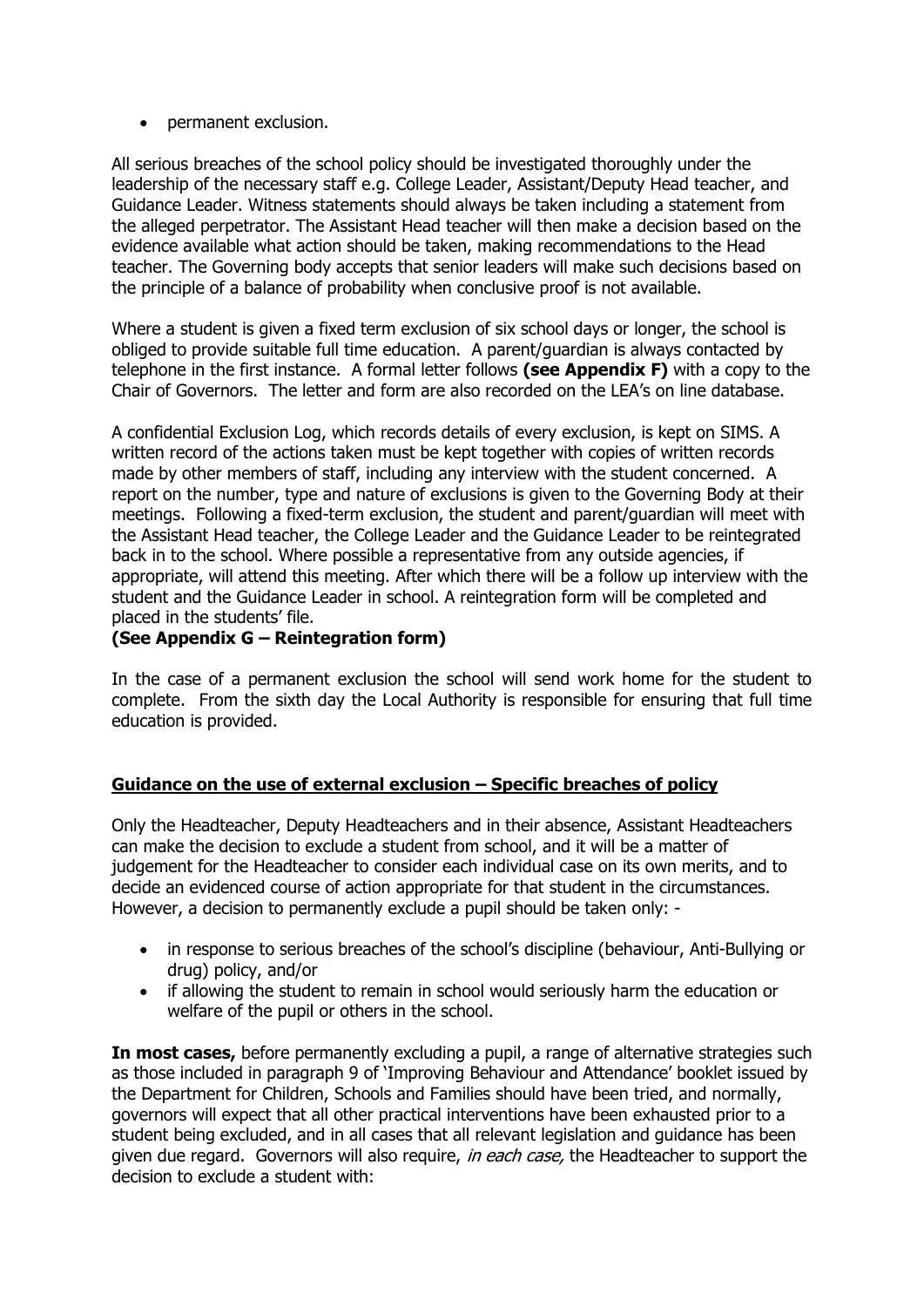- acceptable relevant documentary and witness evidence, regarding the breach or breaches of policy that lead to exclusion. All written witness statements must be attributed, signed and dated.
- a clear record of interventions and strategies (including a reviewed Pastoral Support Plan) that failed prior to the exclusion – and where no interventions have been employed, clear evidence of why exclusion is necessary (includes cases where a PSP is in current use).
- a clear indication that current guidance and legislation has been complied with.

#### **Exclusion is never appropriate for:**

- poor academic performance
- pregnancy
- punishing students for the behaviour of their parents
- failure to do homework
- failure to bring into school required equipment or kit

Unless for the latter two points if the conduct appears to be unacceptably deliberate and sustained.

Normally, after investigation when required, minor breaches of the policy should not lead to a fixed term exclusion, but should be dealt with using other strategies. However, minor breaches of the policy may lead to one or more fixed term exclusion and, if minor breaches of the policy continue 'in open defiance' of the policy, the head teacher may then determine that there has been an irrevocable breakdown in the school /student relationship, this may then be treated as a serious breach of the policy, which may result in permanent exclusion.

#### **Serious Breaches of the Policy:**

- abusive, threatening or aggressive behaviour directed at a member of staff
- attempting to set fires
- assault on any person, aggressive or inappropriate or abusive behaviour or fighting
- bringing into school, receiving, supplying or using illegal, dangerous or banned substances or items
- bullying, intimidation or harassment of any nature
- deliberate destruction of school or private property
- misuse of computers or any other electronic communications device
- misuse of drugs or other substances
- theft or receiving stolen goods
- other criminal offences
- being in breach of bail conditions or community orders etc. (where this is detrimental to the school, its wider community or this policy).

After investigation, this type of breach of the policy will lead to fixed term exclusion and further breaches will lead to permanent exclusion, or to the Headteacher determining that there has been an irrevocable breakdown in the school/student relationship, leading to permanent exclusion.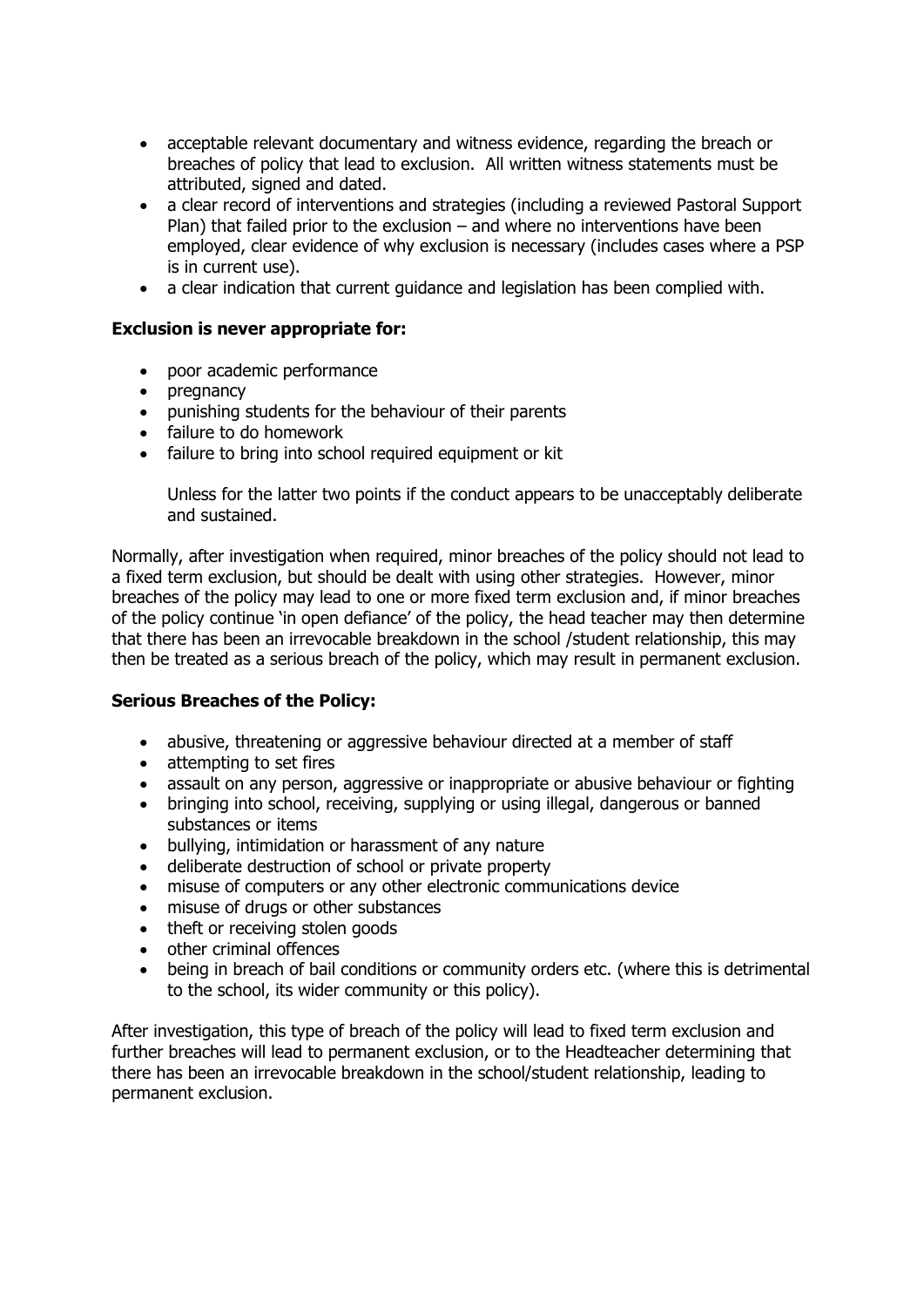### **Serious Breaches of Policy, which will lead to IMMEDIATE PERMANENT EXCLUSION**

There may be occasions when in the judgement of the Headteacher it is appropriate to exclude a student permanently, for a single one-off break of the policy. These will include:

- serious actual or threatened violence against another student or member of staff
- sexual abuse or assault
- supplying an illegal drug (for payment or not), or any other substance knowing it is to be misused
- carrying an offensive weapon.

In these cases, it will be necessary for the Headteacher to be satisfied that there are reasonable grounds for believing that allowing the student to remain in school would seriously harm the education or welfare of the pupil or others in the school, and that the action itself was a serious breach of the policy deserving immediate permanent exclusion.

# **Irrevocable Breakdown in the school/student relationship**

In claiming this has occurred the Headteacher is stating that, in their opinion, allowing the student to remain in school would seriously harm the education or welfare of the student or others in the school and that the student is behaving in open defiance of the school's behaviour policy.

# **DUTY OF GOVERNING BODY**

The Governing Body has a duty to consider whether or not to reinstate a student, following exclusion by the Headteacher, within 15 school days of receiving notification of an exclusion in all cases of:

- i.) Permanent exclusion
- ii.) If the total days of exclusion number more than 15 in a term
- iii.) If the exclusion results in missing a public exam or national curriculum test.

The parents will be notified in writing of the Governing Body's decision, and in cases where the exclusion is a permanent one, parents must be informed of their right to have the decision reviewed by an Independent Review Panel.

# **The Independent Review Panel**

The panel does NOT have the power to direct reinstatement. Its powers are limited to the following options:

- i) Upholding the decision
- ii) Recommending that the decision be reconsidered
- iii) If it considers the decision was flawed, it can quash the decision and direct that the matter be reconsidered.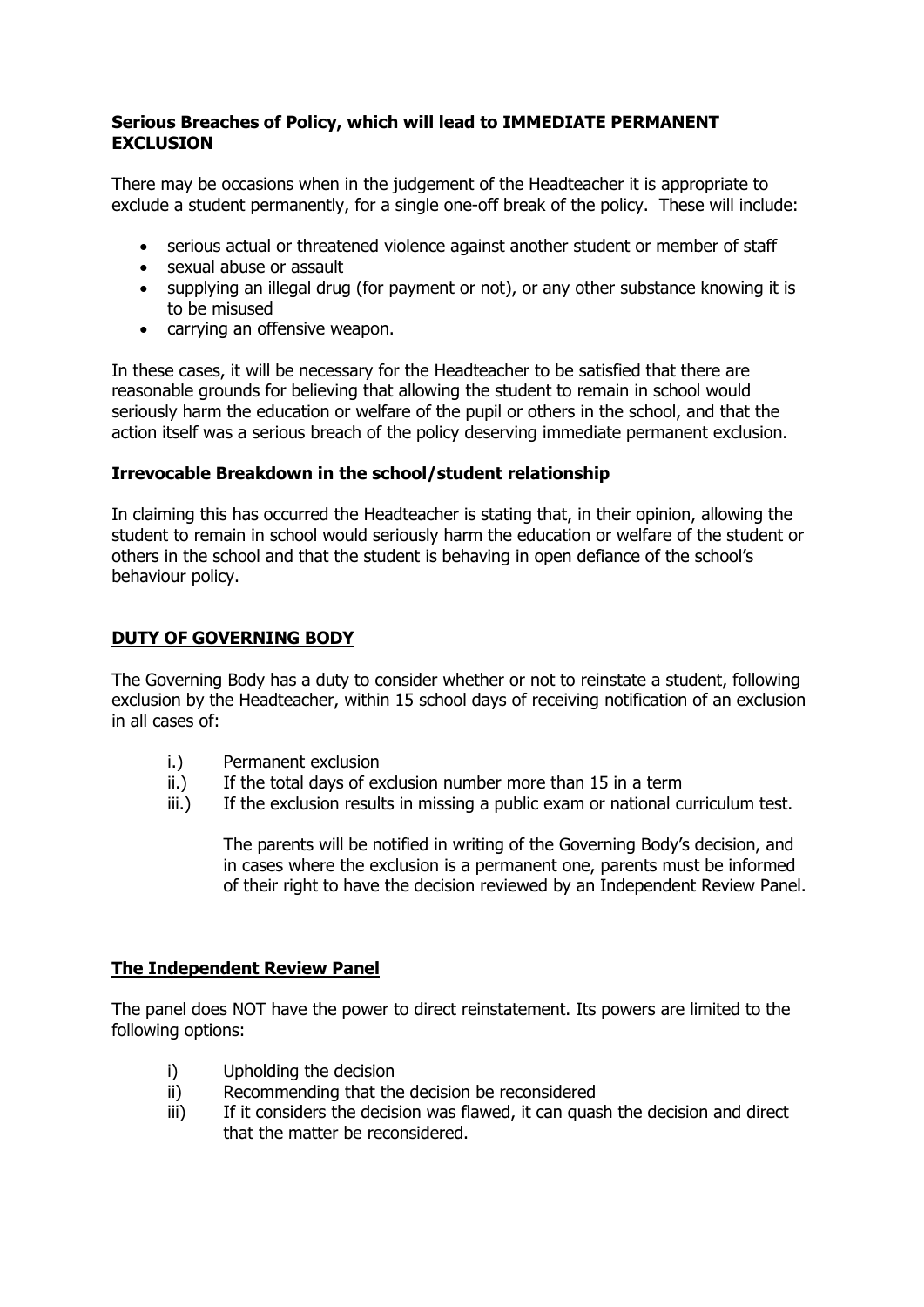Parents wishing to have the decision to permanently exclude a student reviewed by an Independent Review Panel should notify the Clerk to the Governors, at the school's address.

#### **Appendices**

- $A =$  Rights and Responsibilities
- $B =$  Rewards
- $C =$  Sanctions
- D = Disciplinary Procedures
- E = Pastoral Support Plan
- $F =$  Exclusion letter
- G = Reintegration Form